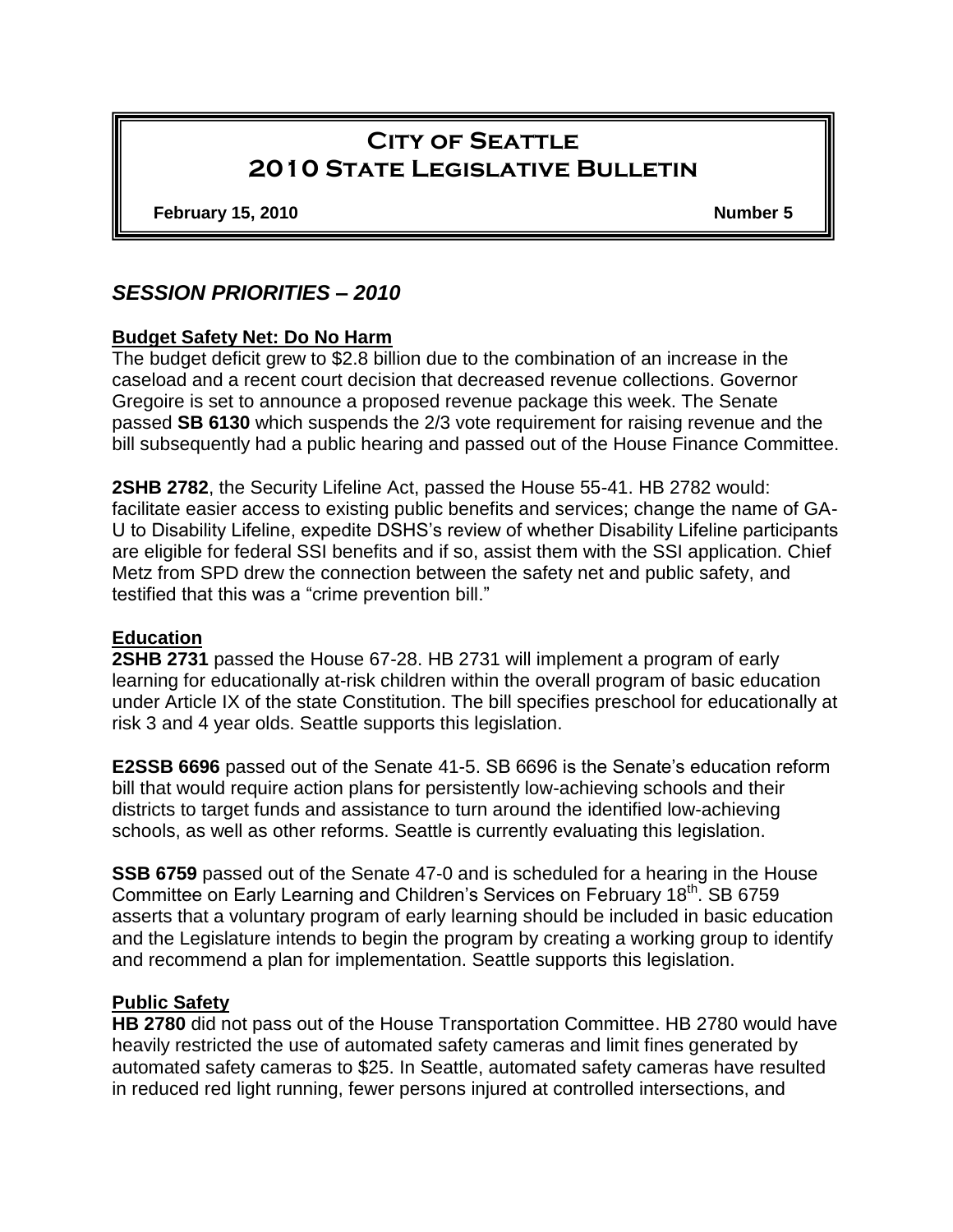reduced vehicle speeds in school zones. Councilmember Licata testified in opposition to this bill on behalf of the City.

**SSB 5838**, the vulnerable roadway user bill, is out of Rules and awaits a vote by the Senate.

#### **Revenue/Fiscal**

**SSB 6424**, the Senate version of the local fiscal flexibility bill, passed out of Ways and Means and is now out of Rules. It could come to a vote by the full Senate at any moment.

**SHB 3179**, the House version of the local fiscal flexibility bill, passed out of House Finance and Rules, and now awaits a vote by the full House.

**ESSB 6130** suspends the 2/3 vote requirement of the Legislature for tax increases. It passed the Senate 26-22, had a hearing in and passed out of the House Finance Committee. It is now in House Rules.

HB 3176 had a hearing in the House Finance Committee on Saturday February 13<sup>th</sup>. HB 3176 increases state revenues by closing certain tax loopholes, ending certain tax preferences, and extending the B&O tax to out of state businesses that operate in Washington.

## **Transportation**

**E2SHB 1591** passed the House by a 56-38 vote. HB 1591 provides greater flexibility for Transportation Benefit Districts, primarily by allowing the sales tax to be collected up to 30 years thereby allowing it to be bonded against.

**SHB 1775**, the bill that would allow the City to regulate limousines, passed out of the House Transportation Committee and is now in the Rules Committee.

**SHB 2855** passed out of the House Transportation Committee and the Rules Committee and is now eligible for a vote by the full House of Representatives. HB 2855 temporarily authorizes transit agencies to raise revenue by imposing a \$20 annual vehicle license fee by a vote of the governing body without first forming a Transportation Benefit District (TBD). The substitute version of the bill would allow the transit agency to go to the voters for another \$30.

**SSB 6570,** which would allow certain private transportation providers to use designated transit only lanes, passed the Senate 46-1. The bill, although improved from the original version, is still problematic. The City is concerned that this legislation would be difficult to enforce and could impair transit operations in transit only lanes.

**SSB 6366** passed out of Rules and is now eligible to come to floor vote in the Senate. The City opposes this bill because it would give WSDOT total control over local permitting and appeals related to major transportation projects.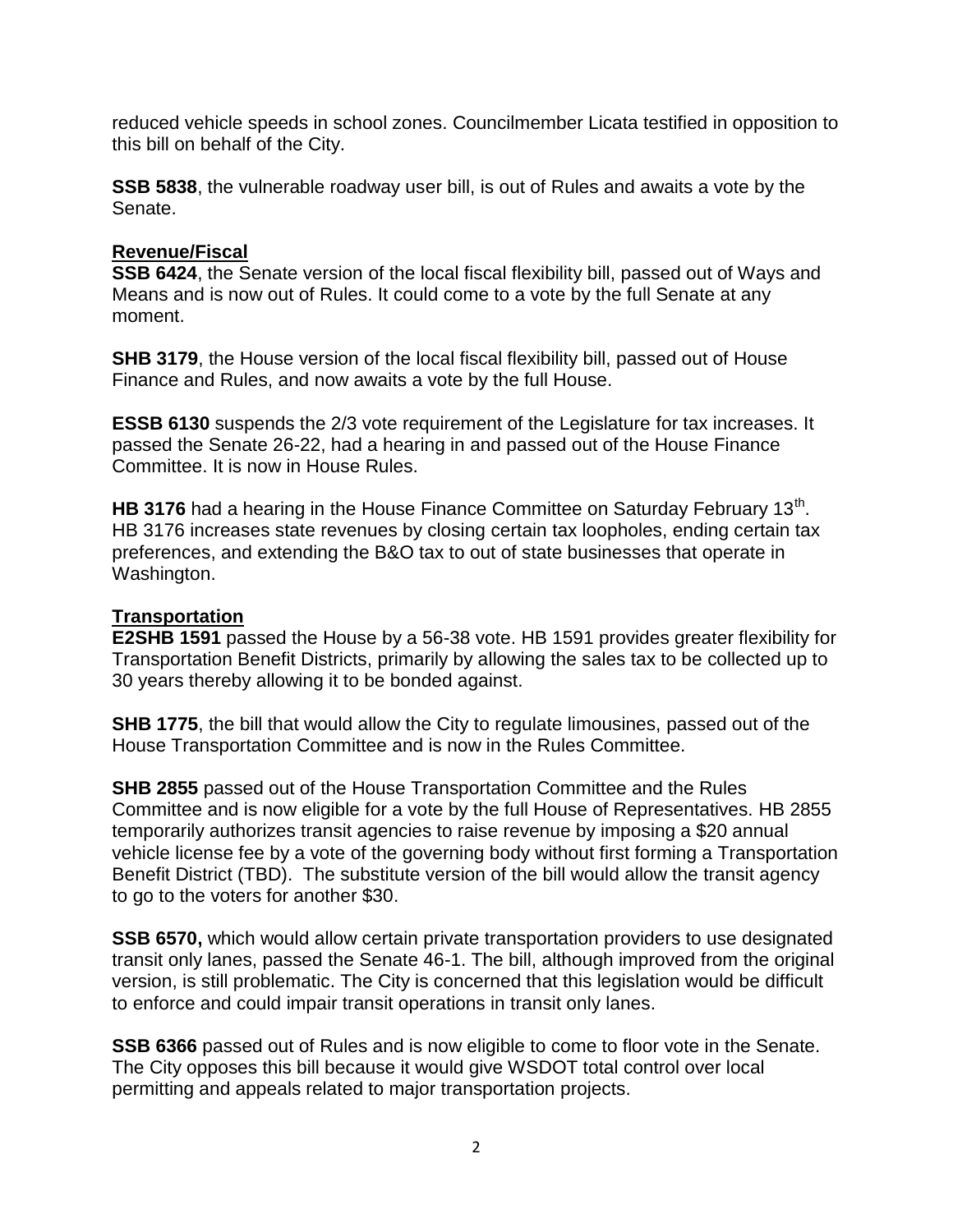## **Water Stewardship**

**HB 3181** and **SB 6851** have been introduced in the House & Senate, respectively. These bills would increase the Hazardous Substance Tax created by initiative in 1998 and raise approximately \$250M a year. Twenty percent of the money would go to local stormwater projects this year and 70 percent would go into the general fund for the upcoming biennium. The legislation proposes to, over time, reduce the percentage of money going to the general fund and increase the percentage to stormwater management until one hundred percent of the funds are dedicated to stormwater. Seattle supports this legislation.

## *ONGOING PRIORITIES – 2010*

## **Race & Social Justice**

**SHB 1666** passed out of the Community & Economic Development Committee and was referred to the House Finance Committee. SHB 1666 would authorize counties above a specified population threshold to create cultural access authorities with the ability to impose a voter-approved sales and use tax of up to 0.1 percent to fund cultural access projects. Seattle supports this legislation.

#### **Economic Development**

**HB 2912** passed the Rules Committee and is now eligible for a vote by the full House. The Senate version, **SB 6661** is still in the Senate Economic Development, Trade & Innovation Committee. HB 2912/SB 6661 allows Seattle to retain restaurant tax revenue collected within the city limits for Seattle Center. Seattle supports this legislation.

# **Energy**

**ESSB 6656** would implement a pilot program for energy conservation services. The amended version passed the Senate 44-2. The original bill would have authorized municipalities to establish conservation utilities to finance residential energy efficiencies. The amendments limit the authorization to a pilot project for municipalities in Puget Sound Energy's territory until 2015. It limits the superior lien position behind existing loans. Additionally, the cost recovery language was removed. The House companion, **HB 2853**, did not pass out of its policy committee prior to the policy cutoff and is considered "dead" for the session. Seattle is currently evaluating the amendments.

**SHB 2925** passed out of the Rules Committee and is eligible to come to a vote in the full House. **SB 6480**, the Senate version, failed to pass out of committee. These bills affect Seattle City Light's impact fee agreement with Pend Oreille County regarding City Light's hydroelectric generation facility.

**SSB 6672** was amended and passed out of the Environment, Water & Energy Committee on February 5. It is still in the Rules Committee. The House version, **HB 3034**, did not pass out of its policy committee by the cutoff and is considered "dead" for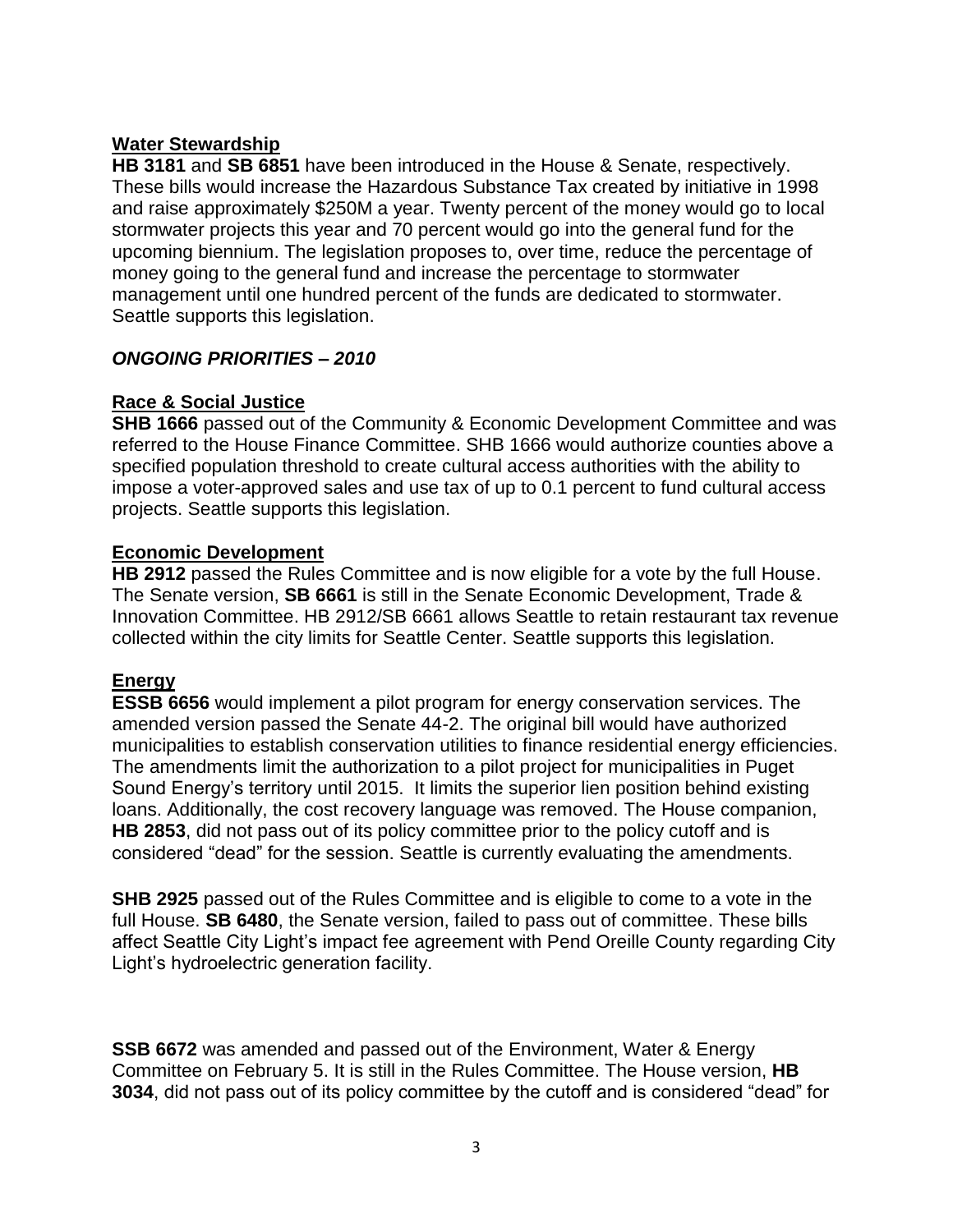the session. SB 6672 would make modifications to I-937, the Energy Independence Act. Seattle is currently evaluating the amendments to this legislation.

#### **Hazardous and Solid Waste**

**2SSB 5279** passed out of the Ways and Means Committee and is now in Rules. SSB 5279 would provide for the safe collection and disposal of unwanted drugs from residential sources through a producer-provided and funded product stewardship program. Seattle supports this legislation.

**SHB 2914** passed out of the Ways and Means Committee and is now in Rules. HB 2914 would establish a product stewardship recycling act for mercury-containing lights and ban the sale of bulk mercury. The Senate version, **ESSB 5543** passed the Senate with amendments by a 37-9 vote. Seattle is evaluating the amendments.

## **Housing & Homelessness**

**SSB 6817** passed out of the Financial Institutions, Housing & Insurance Committee on February 5 and was referred to Ways & Means. The House version, **HB 3177** had a public hearing in the House Capital Budget Committee and is scheduled for executive action on February 17<sup>th</sup>. SB 6817 and HB 3177 would require the county auditor to administer a surcharge of sixty-two dollars for each document recorded and authorizes the state finance committee to issue general obligation bonds to provide funds for the housing trust fund. Seattle supports this legislation.

**HB 2905** passed out of the Local Government & Housing Committee on February 1 and was referred to Ways & Means. HB 2905 is a planning bill to address the issue of requiring a discharge plan (including housing) prior to releasing people from institutions, whether they are in residential treatment, mental health hospitals, or criminal justice facilities. Seattle supports this legislation.

# **Law & Criminal Justice**

**HJR 4220** passed the House of Representatives by a vote of 80-17. This proposed constitutional amendment would give judges discretion to deny bail to a person charged with a crime if only the pretrial detention of the person will reasonably assure public safety.

# **Planning & Development**

**SB 6459** passed out of the Senate Financial Institutions, Insurance & Housing Committee on February 5 and was referred to Ways & Means. SB 6459 establishes limitations on local government's authority to conduct mandatory rental inspection programs and provides local governments the authority to conduct civil administrative search warrant authority. Seattle opposes this legislation.

# **Public Health**

**HB 2388** was heard in the House Finance Committee on January 22. HB 2388 would provide funding of public health activities by imposing sales and use taxes on sales of